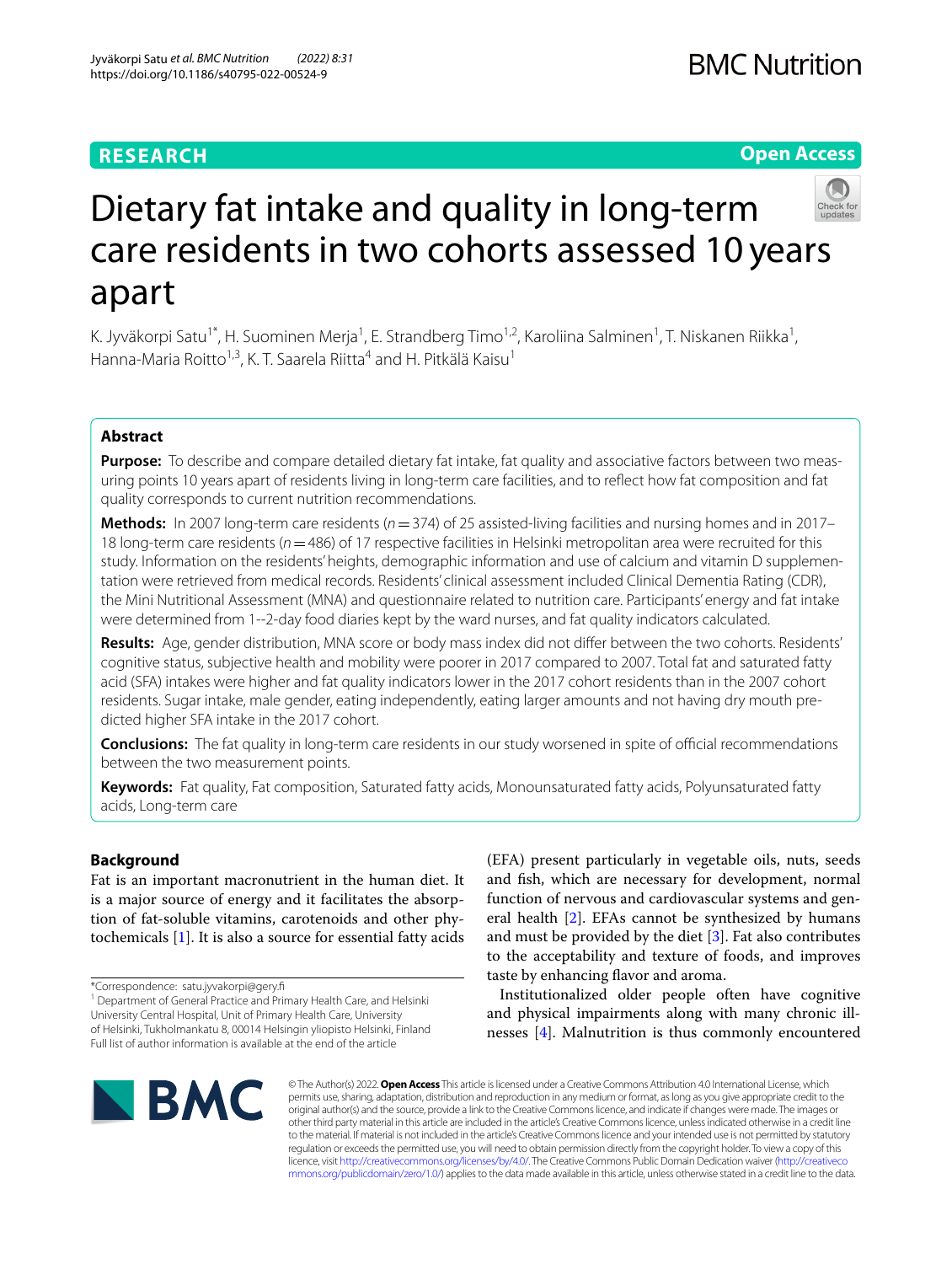in long-term care residents and it weakens quality of life and increases morbidity and mortality [\[5](#page-8-4)[–7](#page-8-5)]. Frailty, poor cognitive status, polypharmacy, gastro-intestinal symptoms, poor dentition, and swallowing difficulties often lead to inadequate energy and nutrient intakes, weight loss and malnutrition in long-term care residents [\[8](#page-8-6)[–11](#page-8-7)]. It is a common practice in long-term care facilities to use more fat to prepare foods in order to increase acceptability and energy content of served foods  $[12]$  $[12]$ . Thus, fat has an important role in the diets of long-term care residents.

Recently in Finland, a special nutrition recommendation for older people was published, emphasizing along with sufficient protein intake, diet quality and other issues, the importance of fat quality also in the frailest older adults in long-term care  $[13]$ . In the recommendation -- similarly to many other national authorities' and expert groups' recommendations -- good fat quality is defned as keeping saturated fatty acid (SFA) intake lower than 10% of energy (E%) and replacing SFAs with monounsaturated fatty acids (MUFA) and polyunsaturated fatty acids (PUFA)  $[14–18]$  $[14–18]$  $[14–18]$  $[14–18]$ . Good fat quality has been previously shown to have an important role in cardiovascular and cognitive health, and may thus be important also for the health of the frailest older adults [\[14](#page-8-10), [19](#page-8-12), [20\]](#page-8-13).

The purpose of this study was to describe and compare dietary fat intake, its detailed composition and quality and associative factors in two cohorts of residents living in long-term care facilities and in the same geographical area, measured 10 years apart, and to investigate how the fat composition and quality corresponds to the current nutrition recommendations.

## **Methods**

In 2007, a sample of long-term care residents from 25 assisted-living facilities and nursing homes in Helsinki metropolitan area were recruited for the original nutrition study. In 2017/18 we conducted a follow-up study and recruited volunteer residents from a sample of 17 assisted-living facilities and nursing homes in Helsinki. The long-term care facilities were randomly selected within voluntary institutions. Six of the original facilities were included in the 2017/18 sample. In all the institutions both in those included in 2007 and in 2017/18, registered nurses were in charge of the wards and constant 24/7 assistance was available.

The inclusion criteria for this present study were:  $age \ge 65$  years, living permanently in long-term care facility, sufficient information available on demographic factors and nutritional care, a flled 1--2-day food diary. Trained nurses collected the data both 2007 and 2017/18. The participants' weights were measured. Their heights were obtained from the medical records, and body mass index (BMI) was calculated as weight divided by height squared  $(kg/m<sup>2</sup>)$ . Information on the residents' demographic information and use of calcium and vitamin D supplementation were retrieved from medical records. The cognitive status of the residents in both cohorts (2007, 2017/18) was measured using Clinical Dementia Rating (CDR) [\[21\]](#page-8-14). Mobility was assessed with one item in MNA questionnaire and catergorized as: bed or chair bound, able to get out of bed/chair, but does not go out or goes out. Similarly, self-rated health was also assessed by one item in MNA and categorized as: considers oneself healthy or quite healthy, considers oneself sick or very sick, not able to answer. Nutritional status was assessed, using the Mini Nutritional Assessment (MNA) long version [[22](#page-8-15)]. In addition, several questions associated with nutritional care were asked. These included: 1) amounts of eaten foods (very little or little, normal or a lot); 2) whether resident eats snack (yes, no); 3) texture of food (liquid or puree, soft, normal); 4) use of oral nutritional supplements (yes, no); 5) frequency of weight monitoring (2–6 times a year, > 6 times a year); 6) chewing problems (yes, no); 7) dry mouth (yes, no); 8) pain in the mouth (yes, no); 9) dysphagia (yes, no); and 10) need of help with eating (yes, no).

Participants' energy and detailed fat intakes were determined from 1--2-day food diaries kept by the ward nurses. Prior to the data collection, the nurses participated in comprehensive training sessions on how to fll food diaries for the residents organized by the study's investigators (MS) in 2007 and (MS, SKJ) in 2017. In 2007, the food diaries were analyzed using Nutrica dietary software (version 3.11, Kela, Turku, Finland), and in 2017, using Aivo Diet dietary software (version 2.2.0.0, Aivo Oy, Turku, Finland) both containing the Fineli Food Composition database including foods and recipes for the typical Finnish mixed dishes that are customarily served in long-term care. The instruction was to record all the foods and beverages consumed by the resident. The nurses estimated portion sizes, using household measures. For prepacked products, the exact brand and product name were required. Dietary data including energy, total fat intake and fat composition of diet (including SFA, MUFA, and PUFA) were analyzed from food diaries. Using these data, we calculated fat quality indicators (MUFA:SFA- and PUFA:SFA- ratios), and percentage of energy from SFAs, MUFAs and PUFAs in the diets of the residents. In 2017, we also have data of more detailed fat composition, such as amounts of n-3 fatty acids, n-6 fatty acids, their ratios, or amounts of trans fatty acids. Due to limitations of the earlier dietary analyzing tool, these data were not available in 2007.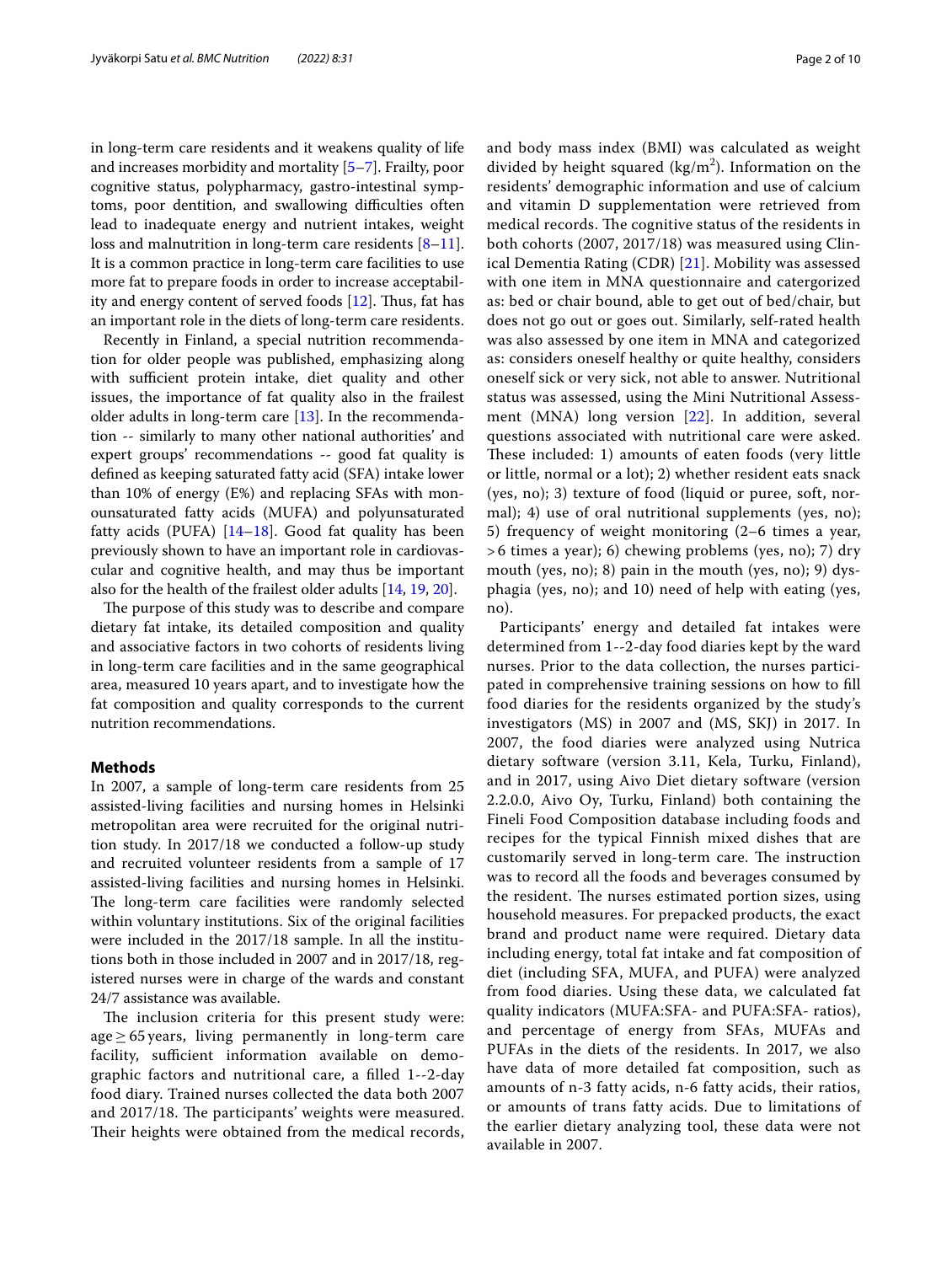## **Statistical analysis**

The data from the two cohorts were combined and descriptive statistics presented. The differences between the baseline characteristics, energy and detailed fat intakes and fat quality of groups were analyzed between the two cohorts (2007, 2017), using the  $Chi^2$  -test or Fisher's exact test for categorical variables and t-test or Mann Whitney U-test for continuous variables. SFA intake from 2017/18 cohort was divided into quartiles and nutrition related factors classifed to those quartiles accordingly. The SFA intake quartiles of 2017/18 cohort were as follows;  $Q_1 < 23.5263$  g;  $Q_2 = 23.5263$  g--29.7475 g; Q3=29.7476g−37.7125g; Q4>37.7125g. Diferences between nutritional factors classifed into SFA quartiles were analyzed using Cochran-Armitage test for trend. Analysis of covariance (ANCOVA) test was used to investigate independent associations with SFA intake. Univariate general linear model was used to explore these associations. We explored associations of 2017 and of 2007 cohort separately. For the 2017 cohort: model 1 includes intercept, age, sex and sugar intake, and model 2 additionally includes need of help with eating (yes vs. no) and excludes age as a covariate. For the 2007 cohort: model 1 included the same characteristics that in 2017 cohort, in the model 2 additionally need of help with eating, and in the model 3 additionally total MNA score excluding need of help with eating and sex as covariates.

## *Selection of covariates*

Age was selected as a covariate since older age is associated with more risk of malnutrition. Gender was selected as covariate, because females and males might difer in dietary preferences even in long- term care. Higher degree of dependency is a known risk factor for malnutrition. Thus needing help with eating was selected as a covariate [\[23](#page-8-16)] and total MNA score as a covariate, since it is a validated instrument to identify malnutrition [\[22](#page-8-15)]. Dietary sugar intake was selected as a covariate for the model because along with fat, increment of sugar is common in long- term care to increase acceptability and energy content of the diet and thereby prevent weight loss [[24\]](#page-8-17). Accordingly, sugar in various forms sugary drinks and snacks; adding sugar to coffee, tea, porridge, and gruel, etc.) is frequently served. The statistical tests were performed using IBM SPSS statistical program (version 26, Chicago, US).

## **Ethics**

The ethics committee approvals were obtained for both 2007 and 2017/18 by the ethics committee of the Department of Medicine at Helsinki University Hospital and City of Helsinki (ethical approval number: HUS/2042/2016). Informed written consent was asked from all participants or in cases of moderate to severe dementia (MMSE <20 points), from their closest proxies.

## **Results**

In total, 860 volunteer residents, which included 374 residents from 2007 cohort and 486 residents from 2017/18 cohort, were included in the study. Gender distribution, BMI nor MNA scores did not difer between the two cohorts (Table [1\)](#page-3-0). Participants' cognitive state measured using CDR, mobility and subjective health were poorer in the 2017/18 cohort compared to the 2007 cohort. Use of calcium supplements was more frequent in 2007 (47.2%) compared to 2017/18 (35.1%), *p*< 0.001, whereas vitamin D supplementation was more frequent in 2017/18 (82.5%) compared to 2007 (54.7%), *p*< 0.001.

Energy intake in females was lower in 2017/18 (1584kcal) compared to 2007 (1653 kcal), whereas no differences were observed in energy intake in male residents between the two cohorts (Table [2\)](#page-4-0). Total fat and SFA intakes were signifcantly higher in males and females in the 2017/18 cohort than in 2007, respectively, whereas the total amounts of MUFAs or PUFAs did not difer between the two cohorts in female or male residents.

Fat quality indicators PUFA:SFA- ratio and MUFA:SFAratio difered signifcantly between the two cohorts. The females and males in the 2017/18 cohort had lower PUFA:SFA- ratios than observed in the 2007 cohort. Similarly, MUFA:SFA- ratios in both females and males were lower in the participants in the 2017/18 cohort compared to the 2007 cohort .

Mean PUFA n-3 intake was 3g and n-6 intake 5g in 2017/18 in participating residents, and ratio between n-3:n-6 was 0.6. We did not have this data from the 2007 cohort. Percentage of energy from total fat (Fat E%) and SFA were signifcantly higher in in the 2017/18 cohort than 2007 cohort, 35 E% and 31 E%, and 17 E% and 13 E%, respectively.

The SFA intake quartiles were not associated with texture of the food, eating snacks, using oral nutritional supplements, more frequent weight monitoring, chewing problems, dysphagia, whereas they were linearly associated with the amount of eaten foods, and inversely asso-ciated with having dry mouth (Table [3](#page-5-0)). Those who had dry mouth consumed less energy than those who did not have dry mouth (1483 kcal vs. 1657 kcal). In addition, eating independently was linearly associated with higher SFA intake. Figure [1](#page-5-1) illustrates how the SFA intakes are in line with nutrition recommendation.

In the ANCOVA model 1, dietary sugar intake and male gender were associated with higher SFA intake in the 2017 cohort, whereas age was not associated with SFA intake (adjusted  $R^2$  = 0.236). In the model 2, dietary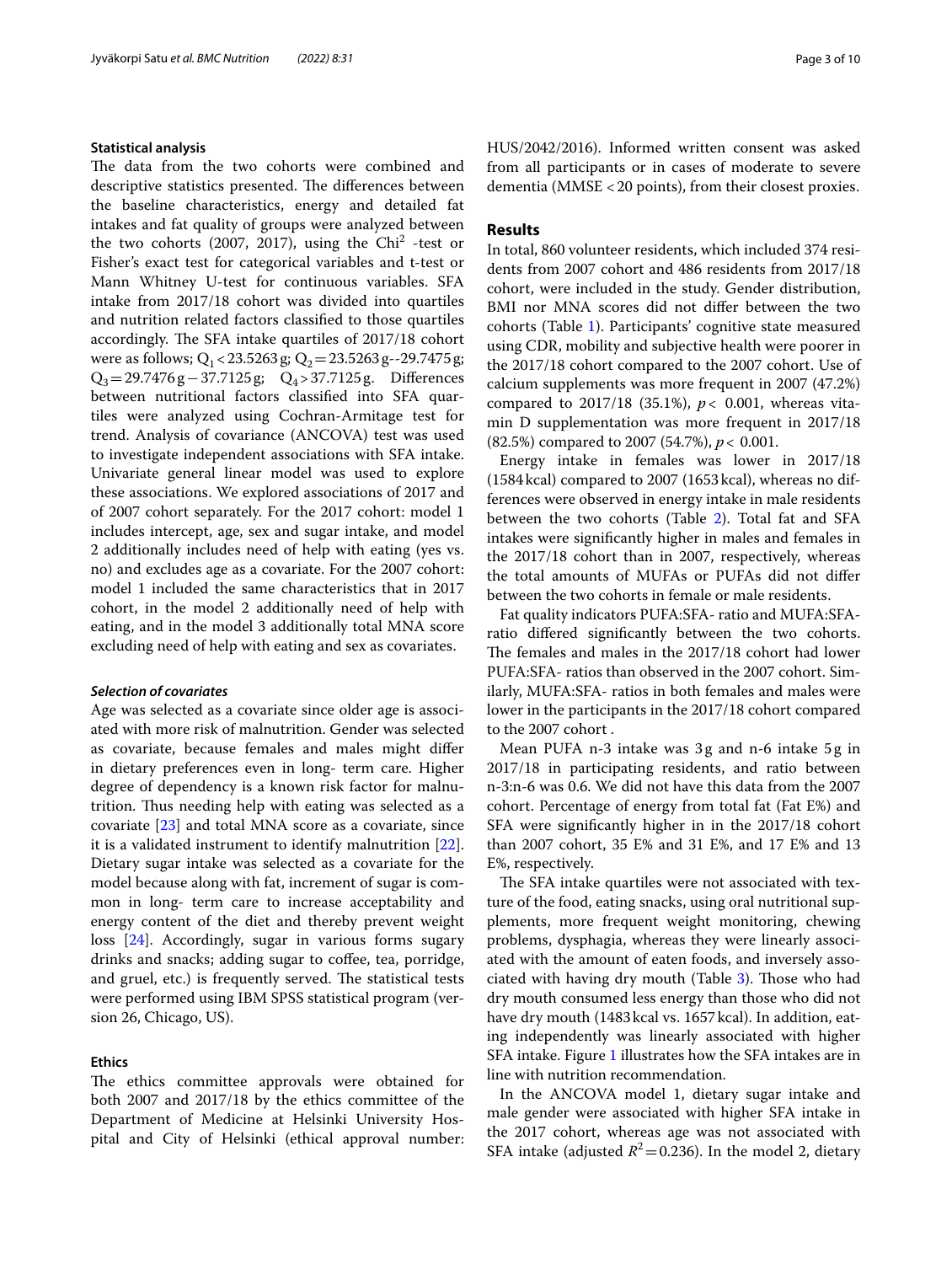## <span id="page-3-0"></span>**Table 1** Baseline characteristics of two long-term care cohorts

| Characteristics                                      | Cohort of<br>$2007; n = 374$ | Cohort of<br>$2017/2018; n = 486$ | CI 95%           | $p$ -value <sup>1</sup> |
|------------------------------------------------------|------------------------------|-----------------------------------|------------------|-------------------------|
| Females, %                                           | 82.4                         | 79.4                              |                  | 0.30                    |
| Age, years (SD)                                      | 83.3 (7.4)                   | 82.4 (7.6)                        | $-0.507, 1.505$  | 0.33                    |
| MNA, total score (SD)<br>Nutritional status (MNA), % | 20.2(3.5)                    | 20.3(3.4)                         | $-0.588, 0.373$  | 0.15                    |
| Good nutritional status, > 23                        | 17.4                         | 16.2                              |                  | 0.82                    |
| Risk of malnutrition 23.5-17                         | 68.2                         | 68.0                              |                  |                         |
| Malnourished <17                                     | 14.4                         | 15.8                              |                  |                         |
| BMI, $kg/m2$ (SD)                                    | 25.3(4.8)                    | 26.0(5.0)                         | $-1.339, 0.025$  | 0.74                    |
| CDR, total score (SD) classification. %              | 1.8(1.0)                     | 2.6(0.7)                          | $-0.838, -0.610$ | < 0.001                 |
| 0.5-1 Mild dementia                                  | 25.6                         | 8.2                               |                  | < 0.001                 |
| 2 Moderate                                           | 39.5                         | 26.5                              |                  |                         |
| 3 Severe                                             | 35.0                         | 65.3                              |                  |                         |
| Diabetes mellitus, %                                 | 16.2                         | 16.6                              |                  | 0.45                    |
| Coronary heart disease, %                            | 26.4                         | 17.4                              |                  | 0.001                   |
| Coronary thrombosis, %                               | 11.6                         | 3.2                               |                  | < 0.001                 |
| Stroke or TIA                                        | 24.1                         | 22.9                              |                  | 0.38                    |
| Dementia                                             | 78.6                         | 80.0                              |                  | 0.33                    |
| Subjective health, %                                 |                              |                                   |                  |                         |
| considers oneself healthy or quite healthy           | 74.7                         | 48.4                              |                  | < 0.001                 |
| considers oneself sick or very sick                  | 25.4                         | 12.3                              |                  |                         |
| Not able to answer                                   | $\mathbf 0$                  | 39.3                              |                  |                         |
| Mobility, %                                          |                              |                                   |                  |                         |
| bed or chair bound                                   | 13.6                         | 47.1                              |                  | < 0.001                 |
| able to get out of bed/chair but does not go out     | 45.5                         | 26.4                              |                  |                         |
| goes out                                             | 40.9                         | 26.6                              |                  |                         |
| Use of calcium supplementation, %                    | 47.2                         | 35.1                              |                  | < 0.001                 |
| Use of vitamin D supplementation, %                  | 54.7                         | 82.5                              |                  | < 0.001                 |

*SD* Standard deviation, *CI* Confdence Interval, *MNA* Mini Nutritional Assessment, *BMI* Body mass index, *kg* kilogram, m meter; *CDR* Clinical Dementia Rating

<sup>1</sup> Statistical significance for *p*-value was set to <0.05

sugar intake, eating independently and male gender were associated with higher SFA intake, adjusted  $(R^2=0.244)$ . In the 2007 cohort, in model 1 higher SFA intake was associated with sugar intake and age, whereas gender was not associated with SFA intake, adjusted  $R^2$  = 0.061 (Table [4\)](#page-6-0). In the model 2 SFA intake was associated with sugar intake, age, whereas gender or eating independently were not associated with SFA intake (adjusted  $R^2$ =0.065). In the model 3 SFA intake was associated with sugar intake, age and total MNA score (adjusted  $R^2$  = 0.068).

## **Discussion**

We observed that dietary fat quality in the long-term care facilities was poor in 2007 but even worse in 2017/18, in spite of the official nutrition recommendations. This worsening was due to signifcant increase of SFA intake and consequently dietary fat quality indicators worsened in older long-term care residents. Higher SFA intake of the 2017 cohort was predicted by sugar intake, male gender, eating independently, eating higher amounts of foods, and not having dry mouth.

Very few studies have described fat composition profle of long-term care residents. In a study by Rodríguez-Rejón et al. [\[25](#page-8-18)] fat composition of Spanish long-term care facilities was reported, but quality indicators were not calculated. In their study, SFA intake was about half of that in 2017/18 cohort in our study. In a Canadian study, SFA intake evaluated from long-term care facilities' menus was about the same as in the 2007 cohort, but MUFA and PUFA intakes were considerably higher than in either of the cohorts in our study [[26\]](#page-8-19).

Recommendations on fat quality are uniform across various national authorities and expert groups [[14](#page-8-10)[–18](#page-8-11)]. Generally, all authorities encourage reducing SFA intake to less than 10 E% or even reducing it even more and replacing it with MUFAs and PUFAs [\[15](#page-8-20)]. In our study, fat quality in the long-term care residents was already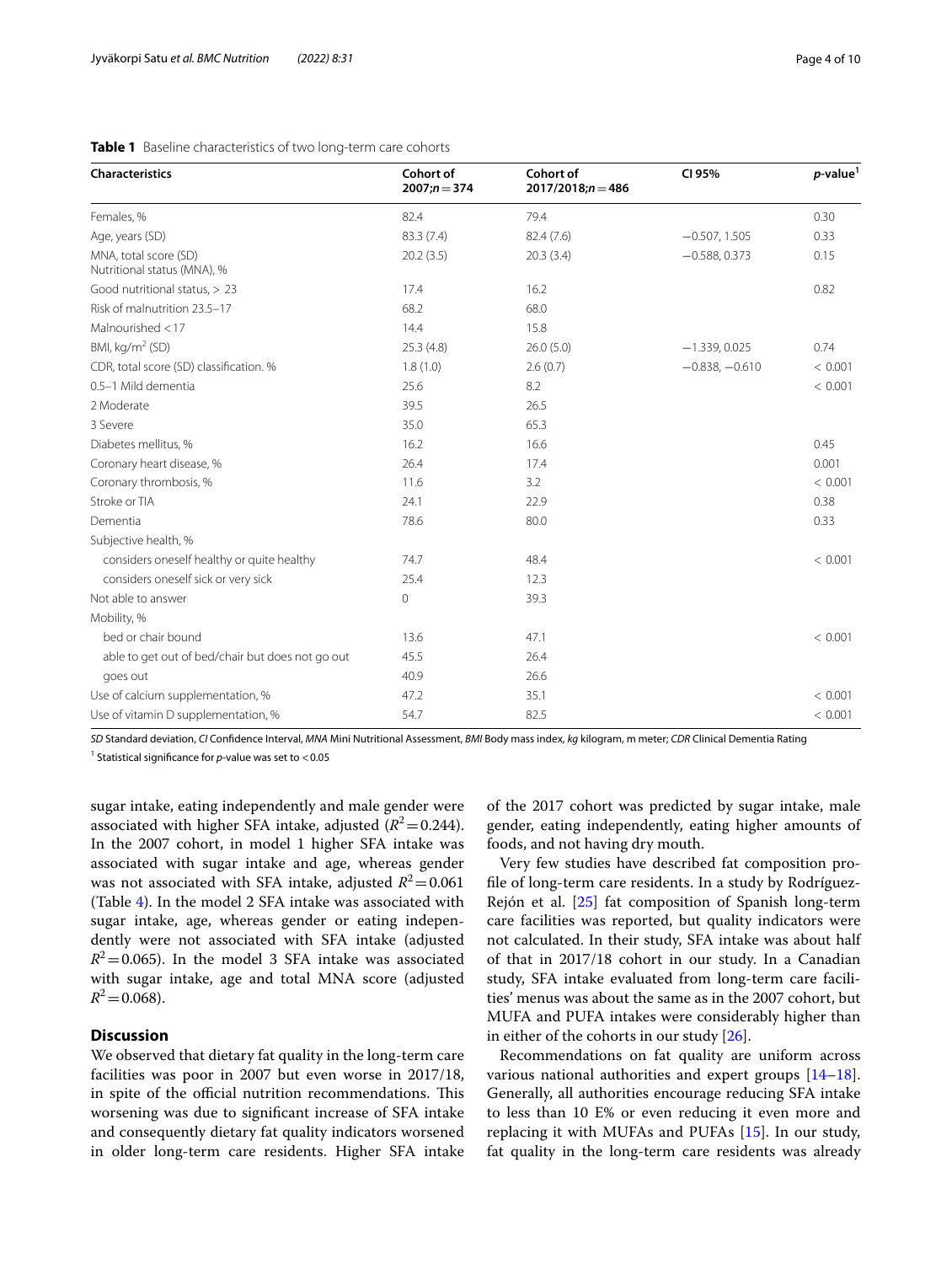<span id="page-4-0"></span>

|  |  |  |  |  | <b>Table 2</b> Energy, detailed fat intake and fat quality indicators between long-term cohorts of long term care residents in 2007 and 2017 |  |
|--|--|--|--|--|----------------------------------------------------------------------------------------------------------------------------------------------|--|
|  |  |  |  |  |                                                                                                                                              |  |

| Energy and fat intakes, fat quality and<br>vitamins D and E intakes, mean (SD) | Cohort of 2007<br>$n = 374$ | Cohort of 2017/2018<br>$n = 486$ | CI 95%           | $p$ -value <sup>1</sup> | <b>Nutrition</b><br>Recommendation <sup>a</sup> |
|--------------------------------------------------------------------------------|-----------------------------|----------------------------------|------------------|-------------------------|-------------------------------------------------|
| Energy, kcal (SD)                                                              | 1691 (443)                  | 1630 (397)                       | 4.29, 118.71     | 0.04                    |                                                 |
| females                                                                        | 1653 (409)                  | 1584 (393)                       | 9.16, 129,13     | 0.02                    |                                                 |
| males                                                                          | 1870 (545)                  | 1809 (363)                       | $-90.89, 212.08$ | 0.43                    |                                                 |
| Total fat, q (SD)                                                              | 59 (21)                     | 64 (20)                          | $-7.80, -2.34$   | < 0.001                 |                                                 |
| females                                                                        | 57 (20)                     | 61(20)                           | $-7.14, -1.19$   | 0.006                   |                                                 |
| males                                                                          | 65(22)                      | 73 (18)                          | $-13.75, -1.33$  | 0.018                   |                                                 |
| SFA, q (SD)                                                                    | 24(10)                      | 31(11)                           | $-7.98, -5.20$   | < 0.001                 |                                                 |
| females                                                                        | 24(10)                      | 30(10)                           | $-7.40, -4.37$   | < 0.001                 |                                                 |
| males                                                                          | 26(10)                      | 35(11)                           | $-12.33, -5.79$  | < 0.001                 |                                                 |
| TRANS FA, q (SD)                                                               |                             | 1.3(0.4)                         |                  |                         |                                                 |
| females                                                                        | N/A                         | 1.2(0.4)                         |                  |                         |                                                 |
| males                                                                          |                             | 1.4(0.4)                         |                  |                         |                                                 |
| MUFA, q (SD)                                                                   | 18(7)                       | 19(6)                            | $-1.54, 0.19$    | 0.13                    |                                                 |
| females                                                                        | 18(7)                       | 18(6)                            | $-1.50, 0.40$    | 0.26                    |                                                 |
| males                                                                          | 21(7)                       | 21(5)                            | $-2.85, 1.27$    | 0.45                    |                                                 |
| PUFA, q (SD)                                                                   | 7(3)                        | 7(3)                             | $-0.21, 0.62$    | 0.33                    |                                                 |
| females                                                                        | 7(3)                        | 7(2)                             | $-0.28, 0.59$    | 0.48                    |                                                 |
| males                                                                          | 9(4)                        | 8(2)                             | $-045, 1.75$     | 0.25                    |                                                 |
| $N-3$                                                                          |                             | 3(1)                             |                  |                         |                                                 |
| $N-6$                                                                          | N/A                         | 5(2)                             |                  |                         |                                                 |
| $N-6:N-3$                                                                      |                             | 1.7(1)                           |                  |                         |                                                 |
| PUFA/SFA (SD)                                                                  | 0.32(0.17)                  | 0.24(0.14)                       | 0.05, 0.10       | < 0.001                 |                                                 |
| females                                                                        | 0.31(0.17)                  | 0.24(0.09)                       | 0.05, 0.10       | < 0.001                 |                                                 |
| males                                                                          | 0.34(0.17)                  | 0.26(0.26)                       | 0.12, 0.16       | 0.022                   |                                                 |
| MUFA/SFA (SD)                                                                  | 0.78(0.23)                  | 0.63(0.16)                       | 0.12, 0.18       | < 0.001                 |                                                 |
| females                                                                        | 0.78(0.24)                  | 0.63(0.14)                       | 0.12, 0.17       | < 0.001                 |                                                 |
| males                                                                          | 0.81(0.21)                  | 0.64(0.21)                       | 0.11, 0.24       | < 0.001                 |                                                 |
| FAT E%                                                                         | 31 E%                       | 35 E%                            | $-0.05, -0.03$   | < 0.001                 | 25-40 E%                                        |
| SFA E%                                                                         | 13 E%                       | 17 E%                            | $-0.05, -0.04$   | < 0.001                 | < 10 E%                                         |
| MUFA E%                                                                        | 9.7 E%                      | 10.4 E%                          | $-0.07, -0.04$   | < 0.001                 | 10-20 E%                                        |
| PUFA E%                                                                        | 3.8 E%                      | 4.3 E%                           | $-0.01, -0.04$   | < 0.001                 | 5-10 E%                                         |

*SD* Standard deviation, *CI* Confdence Interval, *SFA* Saturated fatty acids, *MUFA* Monounsaturated fatty acids, *PUFA* Polyunsaturated fatty acids, E% Percentage of total energy

<sup>1</sup> Statistical significance for *p*-value was set to <0.05

<sup>a</sup> Nordic Nutrition Recommendation 2014

poor in 2007, but even worse in 2017: SFA intake of the residents was on average 17 E% compared to the 13 E% in 2007. Moreover, in both of the cohorts, intake of PUFAs was lower than the recommended 5–10 E%. Malnutrition and its risk in the residents was high (>80%) in both measuring points, which is common in long-term care facilities [[5–](#page-8-4)[7\]](#page-8-5). In order to avoid residents' weight loss it is a common practice to increase energy content of the served meals by adding fat to the meals during preparation [[12\]](#page-8-8). Traditionally this has meant adding butter or cream to various foods and using whole milk products instead of low fat or fat free products. In the newly published recommendation in Finland targeted especially for older people, fat quality is seen as an important issue, and the use of vegetable oils and soft margarines are encouraged instead of butter and cream  $[13]$  $[13]$  $[13]$ . This clearly has not happened in the long-term care settings. Although the data in both cohorts was gathered prior to the publication of the new recommendation, the general recommendation for diet quality has been published in 2014 [[15\]](#page-8-20).

Good fat quality may slow some aspects of age-related decline in health. High SFA intakes elevate liver fat and serum cholesterol, whereas increase of MUFA and PUFA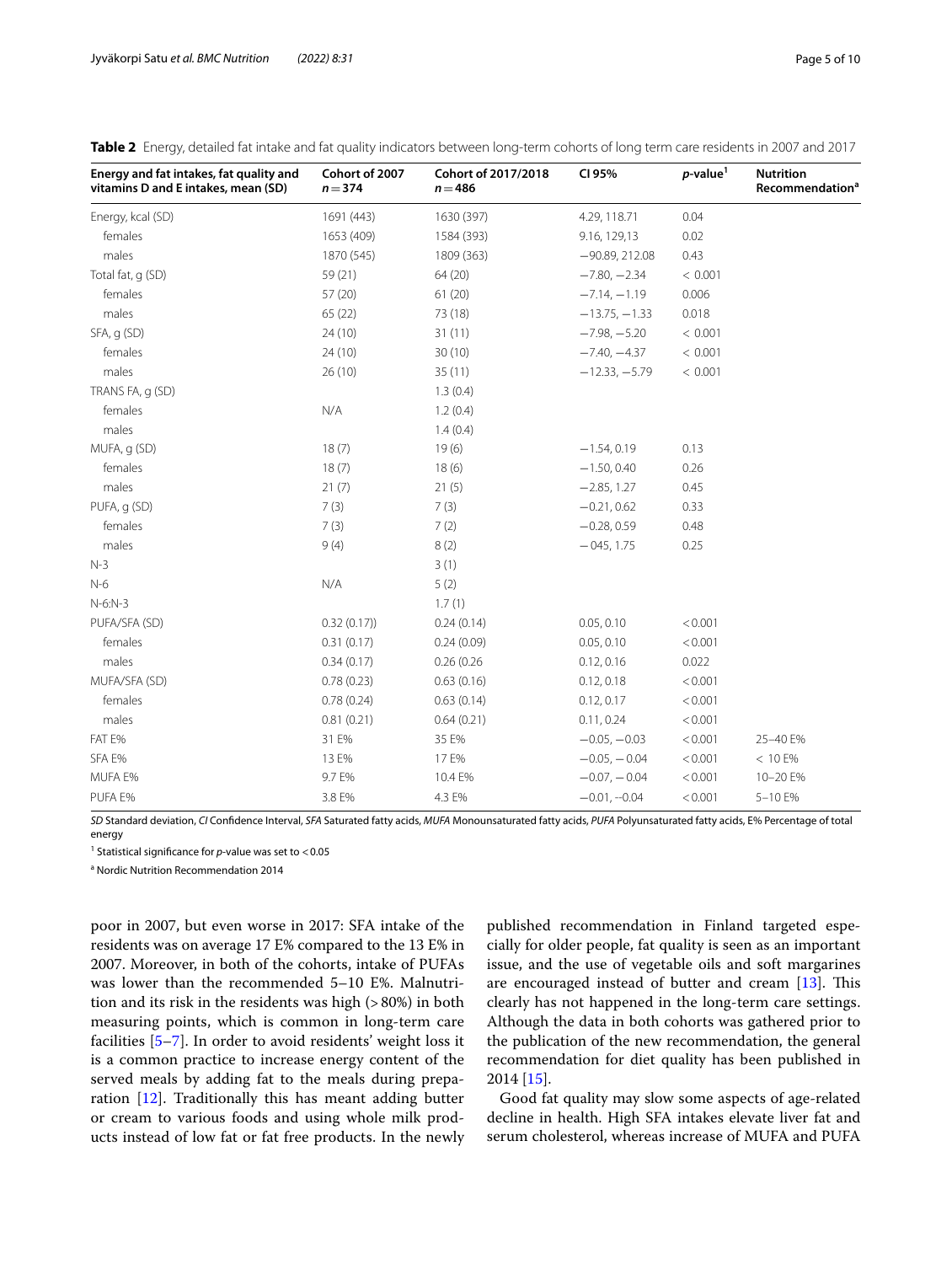<span id="page-5-0"></span>

|  | Table 3 Percentage of nutrition related issues according to SFA guartiles in the long-term care cohort of 2017 |  |  |  |  |  |
|--|----------------------------------------------------------------------------------------------------------------|--|--|--|--|--|
|--|----------------------------------------------------------------------------------------------------------------|--|--|--|--|--|

| <b>SFA Quartiles</b>                | SFA $Q_1$<br>$n = 119$ | SFA Q <sub>2</sub><br>$n = 122$ | SFA Q <sub>2</sub><br>$n = 121$ | SFA Q<br>$n = 119$ | $p$ - value <sup>1</sup> |
|-------------------------------------|------------------------|---------------------------------|---------------------------------|--------------------|--------------------------|
| <b>Nutritional problems</b>         |                        |                                 |                                 |                    |                          |
| Amount of eaten foods, %            |                        |                                 |                                 |                    | p < 0.001                |
| very little or little               | 30                     | 21                              | 17                              | 13                 |                          |
| normal                              | 64                     | 75                              | 75                              | 77                 |                          |
| a lot or very much                  | 6                      | $\overline{4}$                  | 8                               | 11                 |                          |
| Eats snacks, %                      |                        |                                 |                                 |                    | $p = 0.76$               |
| yes                                 | 81                     | 84                              | 81                              | 84                 |                          |
| Texture of food, %                  |                        |                                 |                                 |                    | $p = 0.96$               |
| liquid, puree or soft               | 36                     | 34                              | 34                              | 36                 |                          |
| normal                              | 65                     | 67                              | 67                              | 64                 |                          |
| Uses oral nutritional supplements,% |                        |                                 |                                 |                    | $p = 0.22$               |
| yes                                 | 22                     | 16                              | 20                              | 14                 |                          |
| Weight monitoring,%                 |                        |                                 |                                 |                    | $p = 0.63$               |
| twice to six times a year           | 20                     | 19                              | 29                              | 21                 |                          |
| >6 times a year                     | 79                     | 81                              | 71                              | 79                 |                          |
| Chewing problems, %                 |                        |                                 |                                 |                    | $p = 0.28$               |
| yes                                 | 29                     | 30                              | 24                              | 24                 |                          |
| Dry mouth, %                        |                        |                                 |                                 |                    | $p = 0.018$              |
| yes                                 | 18                     | 17                              | 12                              | 8                  |                          |
| Pain in the mouth, %                |                        |                                 |                                 |                    | $p = 0.43$               |
| yes                                 | 10 <sup>°</sup>        | 6                               | 5                               | 8                  |                          |
| Dysphagia, %                        |                        |                                 |                                 |                    | $p = 0.90$               |
| yes                                 | 19                     | 14                              | 16                              | 18                 |                          |
| Needs help eating, %                |                        |                                 |                                 |                    | p < 0.001                |
| yes                                 | 83                     | 75                              | 71                              | 63                 |                          |

*SFA* Saturated fatty acids, *Q* Quartiles

<sup>1</sup> Statistical significance for *p*-value was set to <0.05



<span id="page-5-1"></span>seems to be benefcial for modulation of liver fat and lipid metabolism [[27–](#page-9-0)[30\]](#page-9-1). Moreover, high MUFA and PUFA diets may improve insulin sensitivity, [\[31](#page-9-2)] reduce type 2

diabetes risk [[32](#page-9-3)] and improve cardiovascular outcomes [[33\]](#page-9-4). Healthy brain is also very much dependent on good cardiovascular health [\[33](#page-9-4)]. Fatty acids take part in multiple functions in the body and interact with other dietary components as well as microbiome and thus dietary fat composition may be either pro- or anti-infammatory [[33,](#page-9-4) [34\]](#page-9-5). Cardiovascular disease, Alzheimer's disease and frailty have all been associated with increased chronic infammation [[35–](#page-9-6)[37](#page-9-7)]. It has been suggested that n-6:n-3 ratio is also important for cardiovascular health [\[38](#page-9-8)], although the optimal n-6:n-3 ratio for human health remains under debate [\[39](#page-9-9)]. In our study, the n-6:n-3 ratio was reasonable good, but the problem with fat quality had more to do with low PUFA intakes in general. Thus, good fat quality and sufficient intake of n-3 fatty acids are important also for the oldest-old individuals.

Although the residents of the two cohorts were of similar age and did not difer in MNA score or BMI, the residents in the 2017/18 cohort had worse physical and mental health than the residents in the 2007 cohort. This reflects stricter national guidelines for admission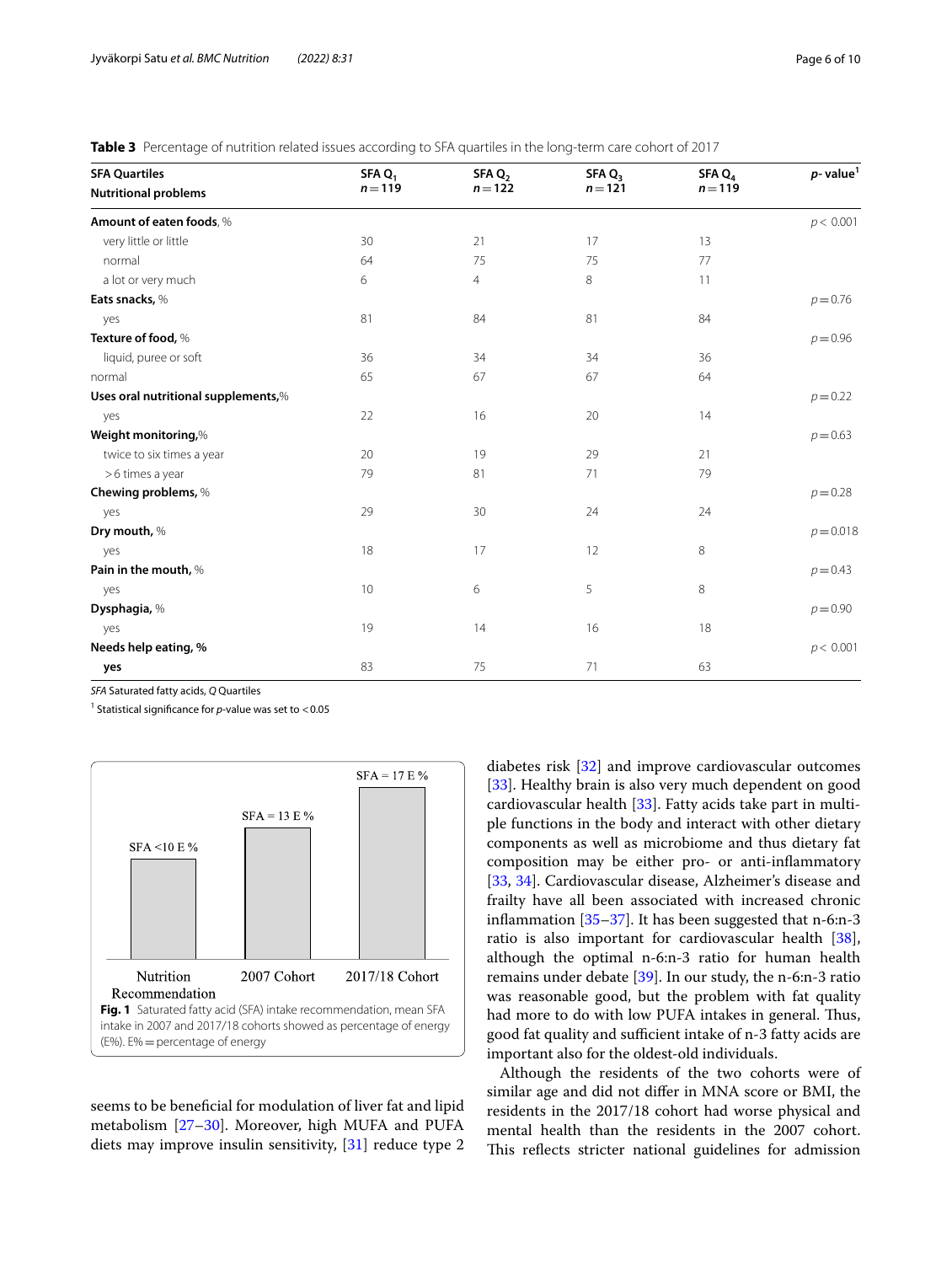| 2017 Cohort                           | B       | 95% confidence interval | P-value            |         |
|---------------------------------------|---------|-------------------------|--------------------|---------|
|                                       |         | <b>Lower Bound</b>      | <b>Upper Bound</b> |         |
| Model 1                               |         |                         |                    |         |
| Intercept                             | 16.68   | 6.64                    | 26.73              | 0.001   |
| Age                                   | 0.26    | $-0.08$                 | 0.14               | 0.64    |
| Sex (females vs. males)               | $-4.87$ | $-6.94$                 | $-2.81$            | < 0.001 |
| Sugar intake                          | 0.13    | 0.11                    | 0.15               | < 0.001 |
| Adjusted R <sup>2</sup>               | 0.236   |                         |                    |         |
| Model 2                               |         |                         |                    |         |
| Intercept                             | 16.86   | 6.08                    | 27.63              | 0.002   |
| Sex (females vs. males)               | $-4.86$ | $-7.11$                 | $-2.61$            | < 0.001 |
| Sugar intake                          | 0.13    | 0.11                    | 0.16               | < 0.001 |
| Need of help with eating (no vs. yes) | $-3,17$ | $-5.23$                 | 1.11               | 0.003   |
| Adjusted R <sup>2</sup>               | 0.242   |                         |                    |         |
| Model 3                               |         |                         |                    |         |
| Intercept                             | 12.35   | $-0.53$                 | 25.23              | 0.060   |
| Sex (females vs. males)               | $-4.77$ | $-7.07$                 | $-2.47$            | < 0.001 |
| Sugar intake                          | 0.13    | 0.10                    | 0.16               | < 0.001 |
| Total, MNA score                      | 0.20    | $-0.08$                 | 0.48               | 0.164   |
| Adjusted $R^2$                        | 0.229   |                         |                    |         |
|                                       |         | 95% confidence interval |                    |         |
| 2007 Cohort                           | B       | <b>Lower Bound</b>      | <b>Upper Bound</b> | P-value |
| Model 1                               |         |                         |                    |         |
| Intercept                             | 33.88   | 22.45                   | 45.29              | < 0.001 |
| Age                                   | $-0.15$ | $-0.29$                 | $-0.02$            | 0.029   |
| Sex (females vs. males)               | $-1.69$ | $-4.34$                 | 0.97               | 0.21    |
| Sugar intake                          | 0.063   | 0.03                    | 0.09               | < 0.001 |
| Adjusted R <sup>2</sup>               | 0.052   |                         |                    |         |
| Model 2                               |         |                         |                    |         |
| Intercept                             | 31.05   | 19.61                   | 42.49              | < 0.001 |
| Age                                   | $-0.14$ | $-0.28$                 | $-0.09$            | 0.036   |
| Sex (females vs. males)               | $-1.63$ | $-4.25$                 | 0.99               | 0.22    |
| Sugar intake                          | 0.07    | 0.04                    | 0.10               | < 0.001 |
| Need of help with eating (yes vs. no) | 3.01    | 1.02                    | 5.00               | .003    |
| Adjusted R <sup>2</sup>               | 0.073   |                         |                    |         |
| Model 3                               |         |                         |                    |         |
| Intercept                             | 25.41   | 11.82                   | 39.00              | < 0.001 |
| Age                                   | $-0.14$ | $-0.28$                 | $-0.01$            | 0.038   |
| Total MNA score                       | 0.31    | 0.02                    | 0.59               | 0.035   |
| Sugar intake                          | 0.07    | 0.03                    | 0.10               | < 0.001 |
| Adjusted R <sup>2</sup>               | 0.060   |                         |                    |         |

## <span id="page-6-0"></span>**Table 4** Univariate general linear model of associative factors of saturated fat intake

to long-term care facilities [[40\]](#page-9-10). In Finland due to public policy institutionalized care for older people have been reduced to the minimum and people are expected to live in their homes as long as possible [[38](#page-9-8)]. Thus, only those who have very severe dementia, mobility disability, or other severe health complications due to multiple chronic diseases, are offered a place in a nursing home or assisted-living facility type of long-term care. This can also been seen in the participants of the 2017/2018 cohort, who had very poor cognition measured with CDR (Table [1\)](#page-3-0) compared to the participants in the 2007 cohort.

However, factors related to nutritional care such as intensive nutritional care, use of oral nutrient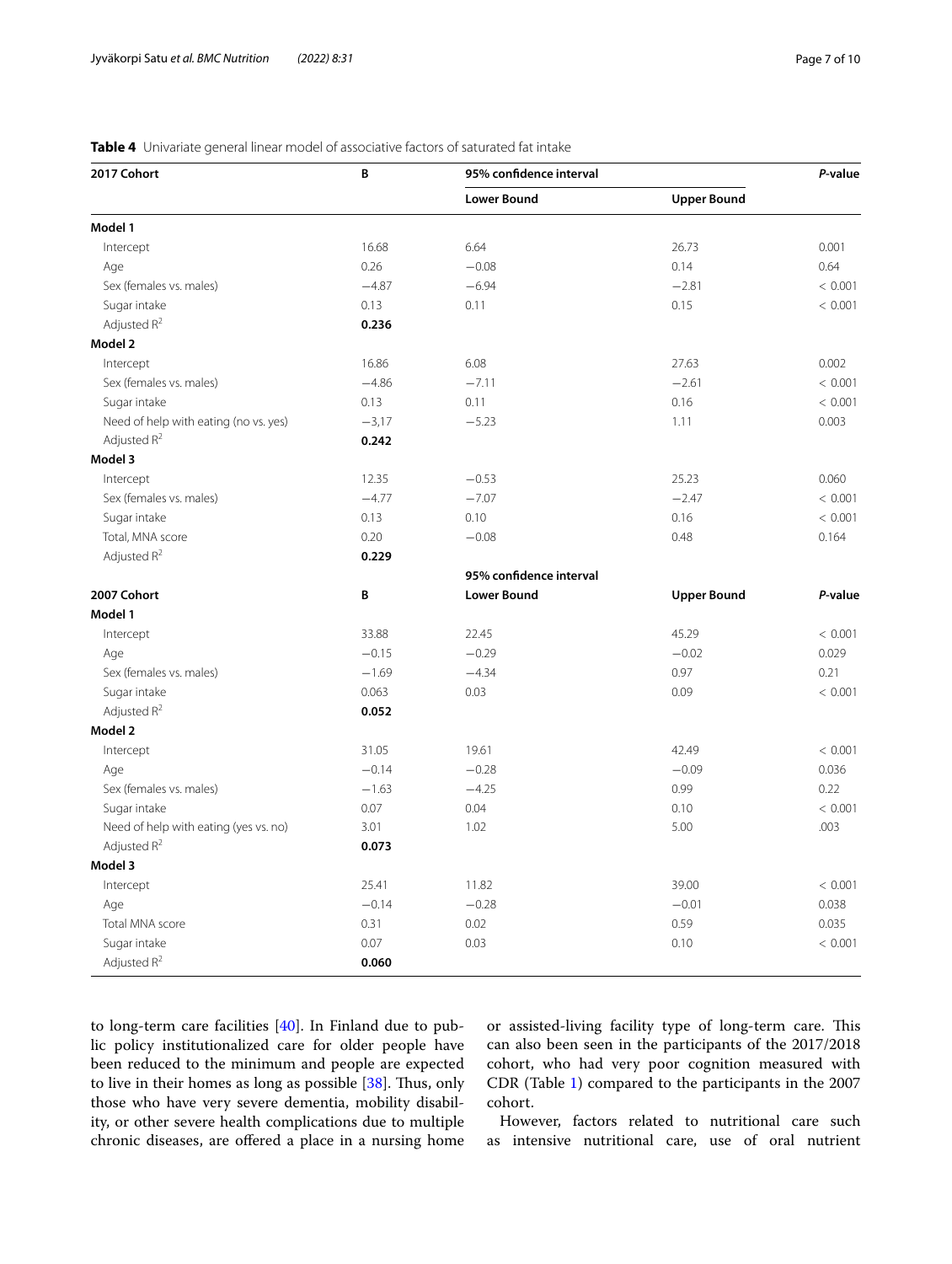supplements, dysphagia, chewing problems, or other nutrition related issues that might be associated with poor nutrition, were not associated with higher SFA intake in this study. Of specifc nutritional issues, only dry mouth was inversely associated with SFA intake. This reflects higher food consumption, as those with dry mouth consumed considerably less energy than those who did not. Similarly, residents eating independently and residents reported consuming larger amounts of foods had higher SFA intake than those needing help with eating or those who only reported eating very little. Thus, all the nutritional care related associations were associated with amount of eaten foods.

It is quite interesting, that despite of official recommendations, the fat quality has worsened. This might be because during the past 10years, specifc education on how to identify and treat malnutrition in long-term care has been provided for nurses working in these facilities. This seems to have led to an increment of SFAs to the served foods in order to avoid weight loss of the residents. As sugar intake was one of the strongest predictors of higher SFA intake, it is likely that sugar is also added to the diet in order to make the ofered foods more palatable for the residents at risk of weight loss.

The strengths of our study include its large sample of long-term care residents in both 2007 and 2017/18. To best of our knowledge this is the frst study that specifcally explores detailed fat composition and quality and how it has changed in recent years in the diets of these people. Trained nurses or nutritionists performed all the measurements in both 2007 and 2017/18 cohorts and all the questionnaires and measurements were validated. Moreover, demographic information, and nutritional supplements were retrieved from medical records, which increase the reliability of our results. However, our study also has many limitations. Food diaries may be subject to error. However, since trained nurses flled in the diaries for the residents, subjective under or over reporting is unlikely. More problematically, when only the 1–2day food diaries are assessed, they may difer from the person's average food intake over a longer period of time. However, although the individual food intake may vary on a daily basis, our results are relevant at the group level [[41\]](#page-9-11). Moreover, practices that favor using SFA sources such as whole milk products, spreads with high SFA content, butter and cream are not likely to vary considerably from day to day in long-term care facilities. One limitation has to do with the food diary data analyzing tool used in 2007 (Nutrica). Data obtained in the later cohort 2017/18 was more detailed than in 2007, and included also the amounts of trans fatty acids, n-3 and n-6 fatty acids. Therefore, very detailed comparison of fat composition between the two cohorts was not possible. Change in food diary analyzing tools between the two cohorts should not afect the reliability of the dietary intakes, since both programs are based on the same Finnish food database (Fineli) and are validated tools. The residents in the 2017/18 cohort had poorer health, cognition and mobility, which make them more vulnerable to malnutrition compared to the residents of 2007. However, the residents also had many similarities, and did not difer signifcantly in respect to nutrition between the cohorts. A further limitation in our study is that the mean time of stay in long-term care is only 2 years; therefore it was not possible to follow the same residents over time. However, although changes in dietary fat intake may have been due to numerous confounding factors e.g. dentition, BMI, health status or other dietary factors, in our study higher SFA intakes were only related to the amount of eaten foods.

The 2017/18 sample was randomly selected within voluntary facilities. The latter sample included six longterm care facilities originally included in the 2007 sample. Although, not all the same facilities were compared, all the long-term care facilities are operated by the city of Helsinki and all facilities should follow the same nutritional guidelines. Moreover, they have same resources, same kind of care and residents are alike spending their last years of their lives there. The participation of the facilities in this study was voluntary and the investigators could not infuence the participation. Although fewer facilities participated in the cohort on 2017/2018, in fact higher number of residents took part of the study compared to the 2007 study. The results were obtained from long-term care facilities in the Helsinki metropolitan area with residents mostly of Caucasian origin. The data may thus not be applicable to other ethnic groups. Finally, due to observational nature of our study, no causal relationships can be drawn from these results.

## **Conclusions**

We observed that fat quality has worsened during the last decade among the long-term care residents in spite of the official nutrition recommendations. Nurses and food service personal should be educated about the nutrition recommendations and taught how to increase energy content of foods by using good instead of low quality fats in the diets of long-term residents. This could contribute to better resident health and well-being.

#### **Abbreviations**

BMI: Body mass index; CDR: Clinical dementia rating; EFA: Essential fatty acids; FA: Fatty acid; MNA: Mini Nutritional Assessment; MUFA: Monounsaturated fatty acids; PUFA: Polyunsaturated fatty acids; SFA: Saturated fatty acids; Q: **Quartile**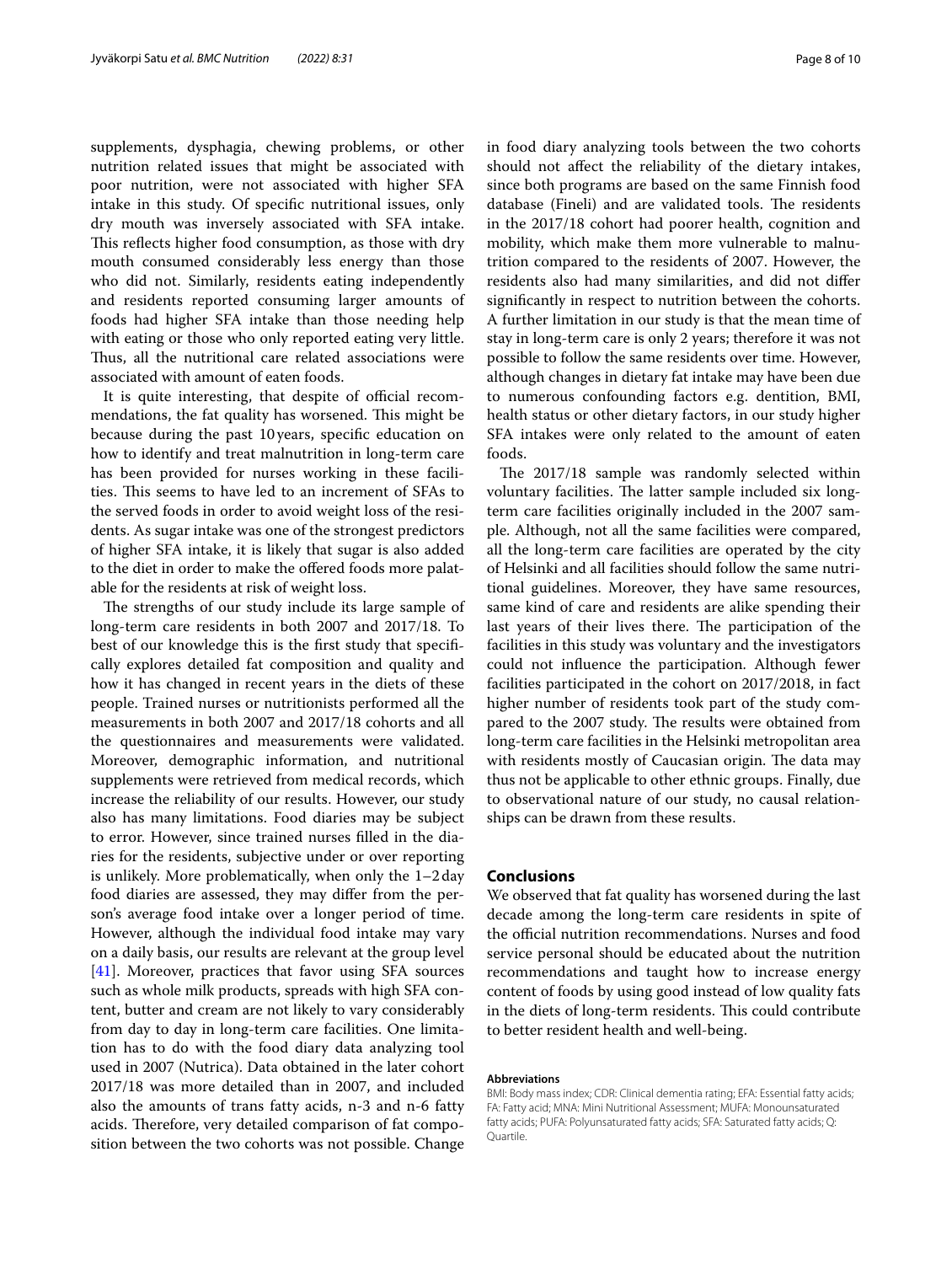#### **Acknowledgements**

Open access funded by Helsinki University Library.

#### **Authors' contributions**

SKJ conceptualized and designed the article, carried out the statistical analysis and drafted the frst version of the manuscript, SKJ and MHS trained the nurses to keep food diaries for the residents, KS, RTN and HMR took part of the measurements and examination of the residents, KHP supervised and obtained funding the study, and all the authors wrote the paper and accepted the fnal version.

#### **Funding**

This work was supported by Päivikki and Sakari Sohlberg foundation (SKJ) and VTR-funding of the Helsinki University Hospital (EVO) (KHP).

#### **Availability of data and materials**

The dataset analysed during the current study are not publicly available due to privacy regulations of City of Helsinki. Data inquiries should be addressed to professor Kaisu Pitkälä, email: [kaisu.pitkala@helsinki.f](kaisu.pitkala@helsinki.fi)

## **Declarations**

#### **Ethics approval and consent to participate**

The study was conducted according to the guidelines of the Declaration of Helsinki, and approved by the Ethics Committee of the Department of Medicine at Helsinki University Hospital and City of Helsinki (HUS/2042/2016). Informed, written consent was obtained from all participants or in cases of moderate to severe dementia (MMSE <20 points), from their closest proxies such as authorized legal representatives, guardians or caretakers.

#### **Consent for publication**

NA.

#### **Competing interests**

The authors report no confict of interest. The sponsors had no role in the design, execution, interpretation, or writing of the study.

#### **Author details**

<sup>1</sup> Department of General Practice and Primary Health Care, and Helsinki University Central Hospital, Unit of Primary Health Care, University of Helsinki, Tukholmankatu 8,00014 Helsingin yliopisto Helsinki, Finland. <sup>2</sup> Center for Life Course Health Research, University of Oulu, Oulu, Finland. <sup>3</sup> City of Helsinki, Department of Social Services and Health Care, Geriatric Clinic, Helsinki Hospital, Helsinki, Finland. <sup>4</sup> City of Helsinki, Department of Social Services and Health Care, Oral Health Care, Helsinki, Finland.

## Received: 30 September 2021 Accepted: 6 April 2022 Published online: 12 April 2022

#### **References**

- <span id="page-8-0"></span>Borel P, Desmarchelier C. Bioavailability of fat-soluble vitamins and phytochemicals in humans: efects of genetic variation. Annu Rev Nutr. 2018;38:69–96. [https://doi.org/10.1146/annurev-nutr-082117-051628.](https://doi.org/10.1146/annurev-nutr-082117-051628)
- <span id="page-8-1"></span>2. Crawford MA, Bazinet RP, Sinclair AJ. Fat intake and CNS functioning: ageing and disease. Ann Nutr Metab. 2009;55:202–28. [https://doi.org/](https://doi.org/10.1159/000229003) [10.1159/000229003](https://doi.org/10.1159/000229003).
- <span id="page-8-2"></span>3. Uauy R. Dietary fat quality for optimal health and well-being: overview of recommendations. Ann Nutr Metab. 2009;54:2–7. [https://doi.org/10.](https://doi.org/10.1159/000220821) [1159/000220821](https://doi.org/10.1159/000220821).
- <span id="page-8-3"></span>4. Boscart V, Crutchlow LE, Sheiban Taucar L, et al. Chronic disease management models in nursing homes: a scoping review. BMJ Open. 2020;10:e032316. [https://doi.org/10.1136/bmjopen-2019-032316.](https://doi.org/10.1136/bmjopen-2019-032316)
- <span id="page-8-4"></span>Suominen M, Muurinen S, Routasalo P, et al. Malnutrition and associated factors among aged residents in all nursing homes in Helsinki. Eur J Clin Nutr. 2005;59:578–83. [https://doi.org/10.1038/sj.ejcn.1602111.](https://doi.org/10.1038/sj.ejcn.1602111)
- 6. Soini H, Routasalo P, Lagström H. Characteristics of the Mini-nutritional assessment in elderly home-care patients. Eur J Clin Nutr. 2004;58:64–70. [https://doi.org/10.1038/sj.ejcn.1601748.](https://doi.org/10.1038/sj.ejcn.1601748)
- <span id="page-8-5"></span>7. Vikstedt T, Suominen MH, Joki A, Muurinen S, Soini H, Pitkälä KH. Nutritional status, energy, protein, and micronutrient intake of older service house residents. J Am Med Dir Assoc. 2011;12:302–7. [https://doi.org/10.](https://doi.org/10.1016/j.jamda.2010.12.098) [1016/j.jamda.2010.12.098](https://doi.org/10.1016/j.jamda.2010.12.098).
- <span id="page-8-6"></span>8. Thiyagalingam S, Kulinski AE, Thorsteinsdottir B, Shindelar KL, Takahashi PY. Dysphagia in older adults. Mayo Clin Proc. 2021;96:488–97. [https://doi.](https://doi.org/10.1016/j.mayocp.2020.08.001) [org/10.1016/j.mayocp.2020.08.001](https://doi.org/10.1016/j.mayocp.2020.08.001).
- 9. Dominguez Castro P, Reynolds C, Bizzaro MG, et al. Characteristics and determinants of high volume dispensing in long-term oral nutritional supplement users in primary care: a secondary analysis. BJGP Open. 2021. <https://doi.org/10.3399/BJGPO.2020.0131>.
- 10. Blaum CS, Fries BE, Fiatarone MA. Factors associated with low body mass index and weight loss in nursing home residents. J Gerontol A Biol Sci Med Sci. 1995;50:M162–8. [https://doi.org/10.1093/gerona/50a.3.m162.](https://doi.org/10.1093/gerona/50a.3.m162)
- <span id="page-8-7"></span>11. Fried LP, Tangen CM, Walston J, et al. Frailty in older adults: evidence for a phenotype. J Geront Ser A. 2001;3:M146–57.
- <span id="page-8-8"></span>12. Odlund Olin A, Armyr I, Soop M, et al. (2003) energy-dense meals improve energy intake in elderly residents in a nursing home. Clin Nutr. 2003;22:125–31. [https://doi.org/10.1054/clnu.2002.0610.](https://doi.org/10.1054/clnu.2002.0610)
- <span id="page-8-9"></span>13. Valtion ravitsemusneuvottelukunta ja Terveyden ja hyvinvoinnin laitos (2020). Vireyttä seniorivuosiin – ikääntyneiden ruokasuositukset 2020. Terveyden ja hyvinvoinnin laitos. PunaMusta Oy Helsinki. [https://www.](https://www.julkari.fi/bitstream/handle/10024/139415/THL_OHJ_4_2020_Vireytt%c3%a4%20seniorivuosiin_verkko.pdf?sequence=4&isAllowed=y) [julkari.f/bitstream/handle/10024/139415/THL\\_OHJ\\_4\\_2020\\_Vireytt%](https://www.julkari.fi/bitstream/handle/10024/139415/THL_OHJ_4_2020_Vireytt%c3%a4%20seniorivuosiin_verkko.pdf?sequence=4&isAllowed=y) [c3%a4%20seniorivuosiin\\_verkko.pdf?sequence](https://www.julkari.fi/bitstream/handle/10024/139415/THL_OHJ_4_2020_Vireytt%c3%a4%20seniorivuosiin_verkko.pdf?sequence=4&isAllowed=y)=4&isAllowed=y. (in Finnish). Accessed 4 April 2021.
- <span id="page-8-10"></span>14. Krauss RM, Kris-Etherton PM. Public health guidelines should recommend reducing saturated fat. Consumption as much as possible: debate consensus. Am J Clin Nutr. 2020;112:25–6. [https://doi.org/10.1093/ajcn/](https://doi.org/10.1093/ajcn/nqaa134) [nqaa134.](https://doi.org/10.1093/ajcn/nqaa134)
- <span id="page-8-20"></span>15. Nordic Nutrition Recommendations. Integrating nutrition and physical activity. Copenhagen: Nordic Council Ministers; 2014. [https://doi.org/10.](https://doi.org/10.6027/Nord2014-002) [6027/Nord2014-002.](https://doi.org/10.6027/Nord2014-002) Accessed 1 April 2021
- 16. AFSSA (Agence Française de Sécurité Sanitaire des Aliments), 2009. Avis de l"Agence française de sécurité sanitaire des aliments sur l"estimation des apports en acides gras trans de la population française. Request 2007-SA-220.
- 17. US Department of Health and Human Services; US Department of Agriculture. 2015–2020 Dietary guidelines for Americans. 8th ed. Washington (DC): US Government Printing Office; 2015. [https://health.gov/dietarygui](https://health.gov/dietaryguidelines/2015/resources/2015-2020_Dietary_Guidelines.pdf) [delines/2015/resources/2015-2020\\_Dietary\\_Guidelines.pdf](https://health.gov/dietaryguidelines/2015/resources/2015-2020_Dietary_Guidelines.pdf). Accessed 2 April 2021
- <span id="page-8-11"></span>18. Arnett DK, Blumenthal RS, Albert MA, et al. ACC/AHA guideline on the primary prevention of cardiovascular disease: a report of the American College of Cardiology/American Heart Association task force on clinical practice guidelines. Circulation. 2019;140:e596–646. [https://doi.org/10.](https://doi.org/10.1016/j.jacc.2019.03.009) [1016/j.jacc.2019.03.009](https://doi.org/10.1016/j.jacc.2019.03.009) Accessed 5 April 2021.
- <span id="page-8-12"></span>19. Jyväkorpi SK, Urtamo A, Strandberg TE. Dietary fat composition and frailty in oldest-old men. J Am Geriatr Soc. 2020;68:1346–8. [https://doi.org/10.](https://doi.org/10.1111/jgs.16402) [1111/jgs.16402](https://doi.org/10.1111/jgs.16402).
- <span id="page-8-13"></span>20. Sandoval-Insausti H, Pérez-Tasigchana RF, López-García E, et al. Macronutrients intake and incident frailty in older adults: a prospective cohort study. J Gerontol A Biol Sci Med Sci. 2016;7:1329–34. [https://doi.org/10.](https://doi.org/10.1093/gerona/glw033) [1093/gerona/glw033.](https://doi.org/10.1093/gerona/glw033)
- <span id="page-8-14"></span>21. Hughes CP, Berg L, Danziger WL, Coben LA, Martin RL. A new clinical scale for the staging of dementia. Br J Psychiatry. 1982;140:566–72.
- <span id="page-8-15"></span>22. Vellas B, Guigoz Y, Baumgartner M, Garry PJ, Lauque S, Albarede JL. Relationships between nutritional markers and the mini-nutritional assessment in 155 older persons. J Am Geriatr Soc. 2000;48:1300–9.
- <span id="page-8-16"></span>23. Volkert D, Beck AM, Cederholm T, et al. Management of malnutrition in older patients-current approaches, evidence and open questions. J Clin Med. 2019;8:974. [https://doi.org/10.3390/jcm8070974.](https://doi.org/10.3390/jcm8070974)
- <span id="page-8-17"></span>24. Jyväkorpi SK, Pitkälä KH, Puranen TM, et al. High intake of nonmilk extrinsic sugars is associated with protein and micronutrient dilution in home-dwelling and institutionalized older people. J Am Med Dir Assoc. 2017;18:301–5. [https://doi.org/10.1016/j.jamda.2016.09.023.](https://doi.org/10.1016/j.jamda.2016.09.023)
- <span id="page-8-18"></span>25. Rodríguez-Rejón AI, Ruiz-López MD, Artacho R. Dietary intake and associated factors in long-term care homes in Southeast Spain. Nutrients. 2019;11:266.<https://doi.org/10.3390/nu11020266>.
- <span id="page-8-19"></span>26. Viveky N, Billinsky J, Thorpe L, et al. Challenges in planning long-term care menus that meet dietary recommendations. Can J Diet Pract Res. 2013;74:84–7. [https://doi.org/10.3148/74.2.2013.84.](https://doi.org/10.3148/74.2.2013.84)